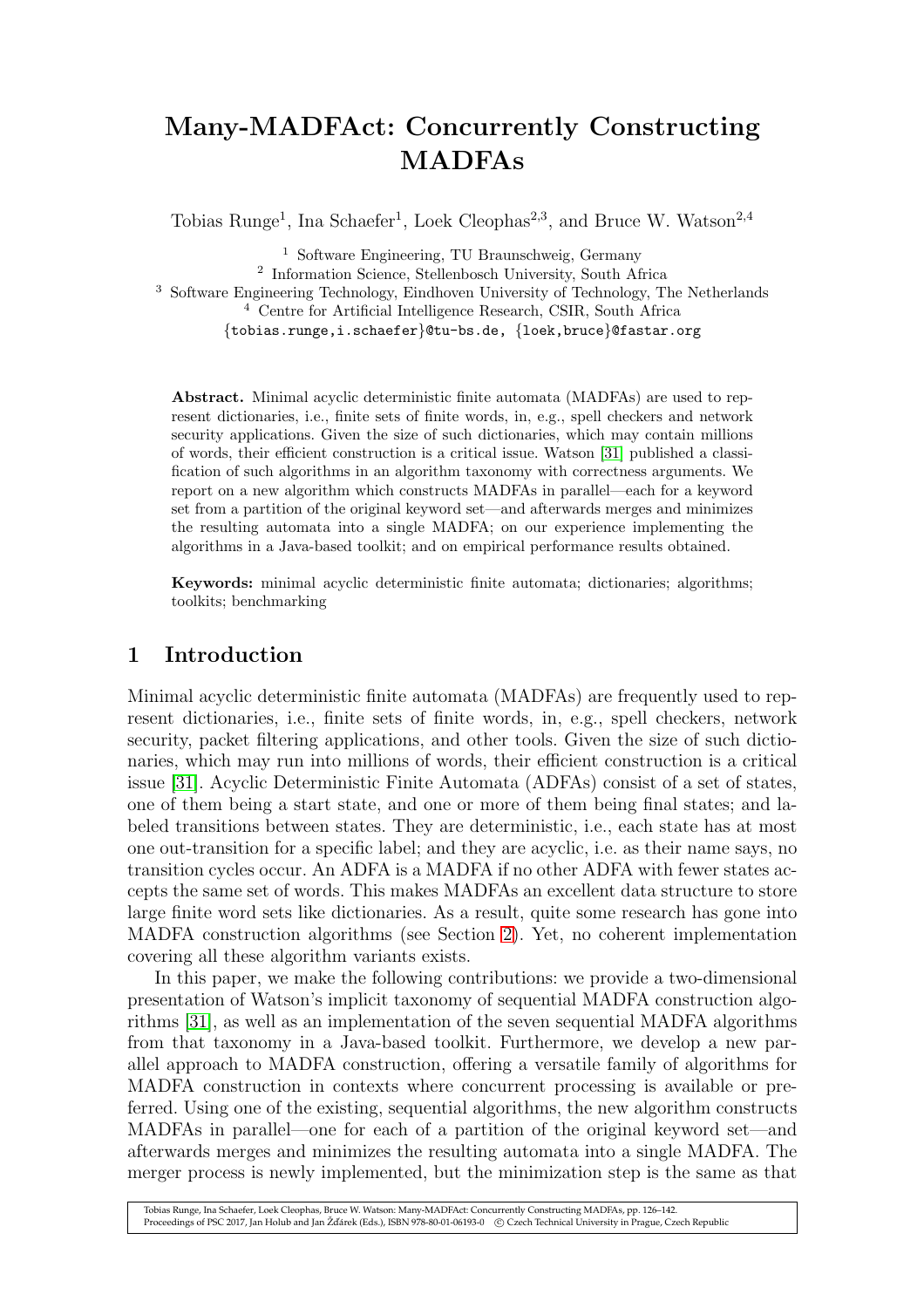in one of the existing, sequential MADFA algorithms. Finally, we provide the results of benchmarking the algorithms to evaluate their performance relative to each other.[1](#page-1-1) The work reported here contrasts with related work as follows: typically, there are several implementations of each of the known algorithms (see the next section), but previously only one publicly available comprehensive toolkit (that by Jan Daciuk, available at www.jandaciuk.pl/fsa.html); our contribution is another such toolkit, built from a uniformly styled presentation of the algorithms [\[31\]](#page-16-0); previously, there have also been few comprehensive benchmarks where the algorithms are implemented in the same style and emperically compared against each other.

## <span id="page-1-0"></span>2 Related work and a short history

The following history is distilled from [\[31\]](#page-16-0), which is until now the most comprehensive such collection of derivations of MADFA construction algorithms. Jan Daciuk maintains implementations of many MADFA construction algorithms and has authored what is arguably the most comprehensive work on optimization, minimization and implementation/engineering issues as related to automata [\[9\]](#page-15-0) in addition to his extensive algorithmic work in this field (detailed below).

Before the 1990s, some MADFA construction algorithms may have been known and used in proprietary (commercial, trade-secret) software. The first efficient (linear time and space) algorithm was published by Dominique Revuz in the early 1990s [\[21,](#page-15-1)[22\]](#page-15-2). Revuz's main algorithm uses an ordering of the words to quickly compress the endings of the words within the dictionary. Recent derivations by Johannes Bubenzer and Thomas Hanneforth have yielded efficient new algorithms bearing a resemblance to Revuz's [\[3\]](#page-15-3). These algorithm variants are essentially what appears as Algorithm Trie in Fig. [1;](#page-3-0) in that figure, Algorithm General is a generalized version of Revuz's algorithm, first presented in [\[31\]](#page-16-0).

By the mid-1990s, several groups were working independently on incremental MADFA construction algorithms. In 1996–1997, Jan Daciuk derived several incremental algorithms as part of his PhD work [\[8\]](#page-15-4): one relying on the words being in lexicographic order. In 1996, Richard and Bruce Watson derived a generalized incremental algorithm, which included the possibility of incrementally removing words while maintaining minimality; owing to its commercial value, the algorithm was not published at that time. Collaboration between Daciuk, Watson & Watson led to [\[11\]](#page-15-5). More or less concurrently, Stoyan Mihov PhD work derived parts of the same algorithms [\[18\]](#page-15-6), and further collaboration yielded [\[10\]](#page-15-7) by Daciuk, Mihov, Watson & Watson. In the domain of pattern matching, Park *et al* derived a similar algorithm [\[19\]](#page-15-8), while in program verification, Gerard Holzmann and Anuj Puri [\[14\]](#page-15-9) discovered a restricted form of the algorithm, in which all words accepted by the automaton are the same length. In early 2000, Daciuk unearthed the derivational work of Sgarbas et al (an incremental algorithm [\[24\]](#page-16-1)) and Marcin Ciura and Sebastian Deorowicz (lexicographic order algorithm, including some benchmarking [\[5\]](#page-15-10)). Also in 2000, Revuz presented essentially the generalized algorithm [\[23\]](#page-15-11)—though he also sketched word deletion algorithms similar to those previously derived by Watson & Watson. Jorge Graña et al subsequently summarized some of the current results and made improvements to several of the algorithms [\[13\]](#page-15-12). The generalized algorithm has also been extended by Rafael Carrasco and Mikel Forcada to handle cyclic automata [\[4\]](#page-15-13). In

<span id="page-1-1"></span><sup>&</sup>lt;sup>1</sup> We are not focusing on absolute performance or on further tuning of the algorithms.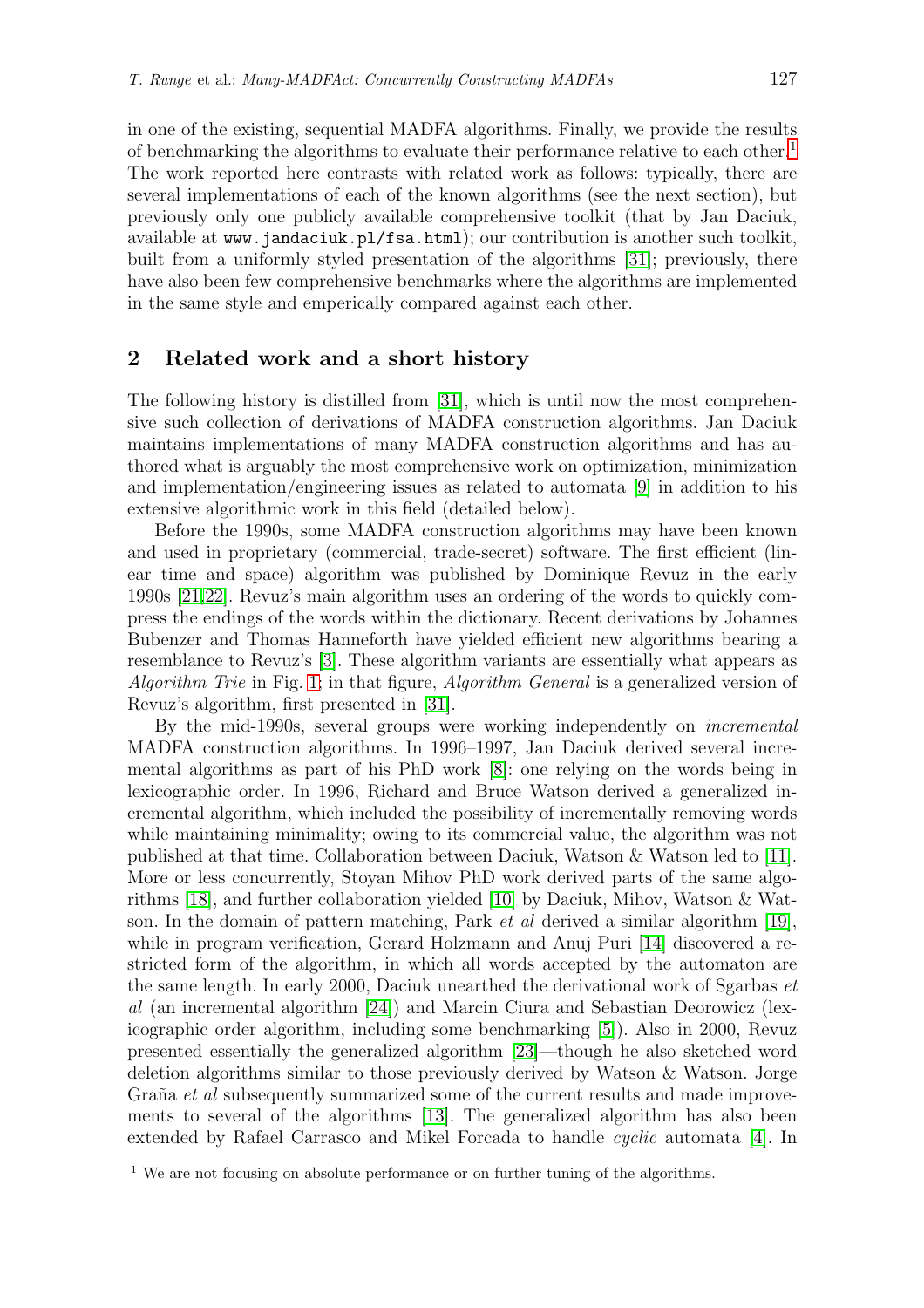this paper, the generalized incremental algorithm is Algorithm Incremental in Fig. [1,](#page-3-0) while the sorted-input algorithm is *Algorithm Sorted* in the same figure. An alternative sorted-input algorithm (based on arbitrary sortings of decreasing lengths of the words) was developed in [\[31,](#page-16-0) Chapter [1](#page-3-0)0], and appears in Fig. 1 as *Algorithm Depth* Layered.

In 1998, Watson derived a semi-incremental MADFA construction algorithm [\[29\]](#page-16-2). Such an algorithm does a form of pseudo (or *near*) minimization incrementally as words are added; after all words are added, a final 'cleanup' phase is required to reach true minimality. This is *Algorithm Semi-Incremental* in Fig. [1.](#page-3-0) In the same year, Watson used Brzozowski's minimization algorithm to give an elegant MADFA construction algorithm in [\[27,](#page-16-3)[28\]](#page-16-4) (which maps to Algorithm Reverse in Fig. [1\)](#page-3-0). Concurrently, Watson derived a simple recursive algorithm in [\[30\]](#page-16-5); that algorithm does not appear separately in this paper's work, as it is a variant of Algorithm Incremental. Aside from [\[31\]](#page-16-0), to which this paper relates, early taxonomies/classifications appeared [\[26\]](#page-16-6).

## <span id="page-2-0"></span>3 Taxonomy and Algorithms

Algorithm taxonomies hierarchically structure algorithms stemming from a domain, in order to facilitate comparison and emphasize algorithms' similarities. The root of such a classification is formed by an abstract algorithm, and branches refine a parent algorithm into more concrete child algorithms. As such, by proving or at least considering the correctness of each such branch or refinement, one can prove or convince oneself of the correctness of each and every algorithm in the taxonomy.

Algorithm taxonomies have been in use since at least the 1970s; for example, Darlington [\[12\]](#page-15-14) and Broy [\[1\]](#page-15-15) classified different sorting algorithms, while Jonkers [\[15\]](#page-15-16) classified garbage collection algorithms, and did so with an emphasis on correctness. Building on Jonkers' style, Marcelis considered attribute evaluation algorithms [\[16\]](#page-15-17), while Watson presented taxonomies of string pattern matching and automata related algorithms [\[25\]](#page-16-7). Cleophas [\[6\]](#page-15-18) similarly treated tree pattern matching and automata. Pieterse, going beyond just taxonomies, recently published a thesis on the use of topic maps for structuring algorithmic knowledge, including a topic map and taxonomy of transitive closure algorithms [\[20\]](#page-15-19).

Algorithm taxonomies can also form the starting point for the development of implementations, as is done in the TABASCO method [\[7\]](#page-15-20) where toolkit implementations of the taxonomised family are derived from the taxonomies. The taxonomies' structure guides that of a corresponding toolkit, including ensuring reuse of common algorithm parts and hence common implementation parts. The correctness arguments contained in the taxonomies provide confidence in the correctness of the implementations as well.

#### 3.1 A two-dimensional taxonomy of MADFA construction

The seven known MADFA construction algorithms have been classified hierarchically in a taxonomy, to facilitate comparison, highlight similarities, and reason about correctness [\[31\]](#page-16-0). The root represents an abstract model of the algorithms, with methods add word to add an individual word—resulting in a not necessarily minimal ADFAand *cleanup* to ensure the final result is again a MADFA. The method *add word* is called for every word in the set of input words, after which a call to cleanup minimizes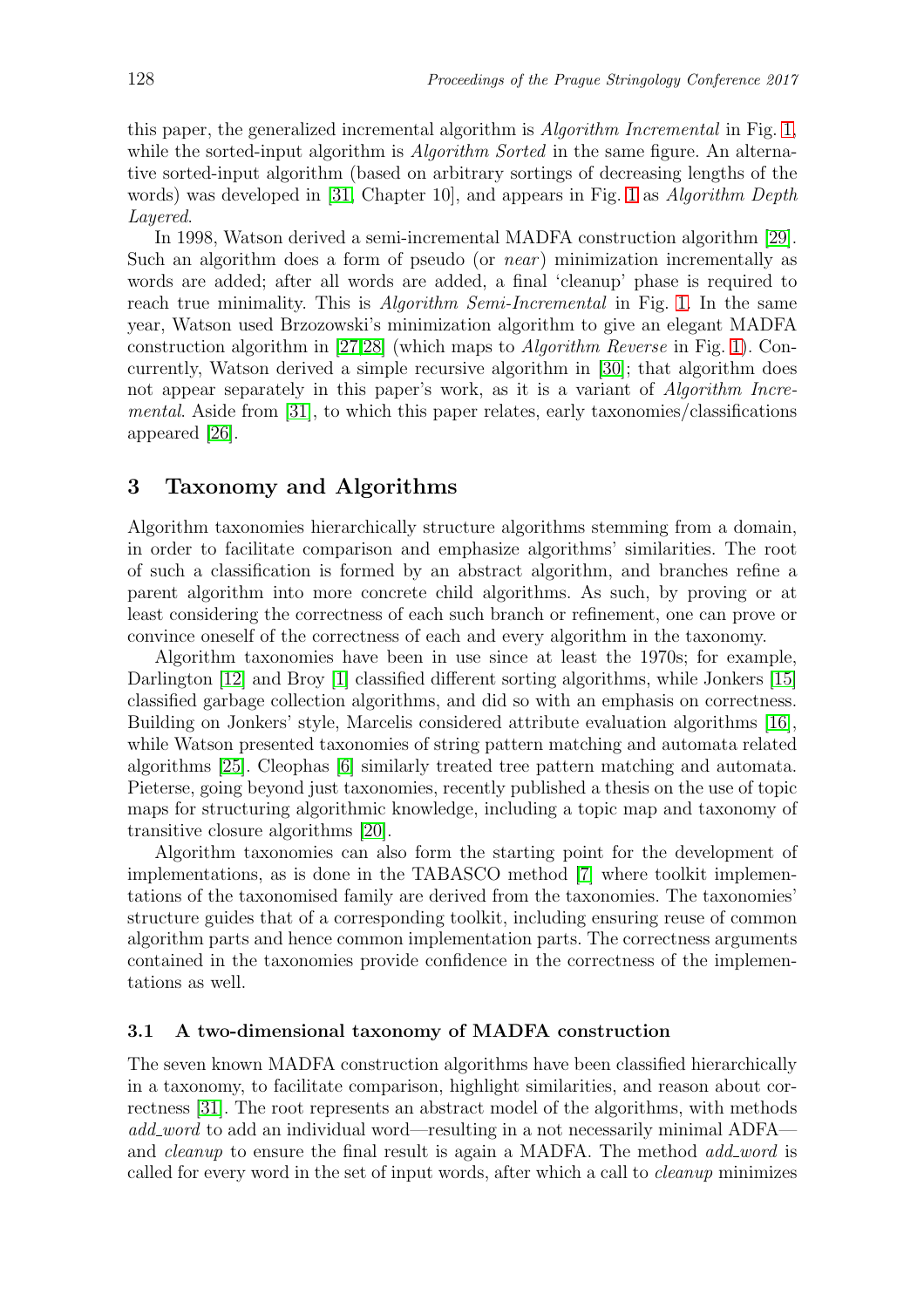the ADFA to a corresponding MADFA. Some algorithms do not follow the separation between adding words and cleanup; these algorithms partially minimize the automaton during add word and need just a single, final call to cleanup. In Figure [1,](#page-3-0) we show a taxonomy graph, conceptually representing the MADFA construction taxonomy that was left somewhat implicit in [\[31\]](#page-16-0). The algorithms are depicted as circles. They always have one link to an *add\_word* method and one to a *cleanup* method. Both methods are depicted as rectangles. The connectors between the methods show the hierarchy. Algorithm-Skeleton has the two abstract methods *add\_word*-Skeleton and cleanup-Skeleton; and both are refined by the specific algorithms.



<span id="page-3-0"></span>Figure 1. Taxonomy of the sequential MADFA construction algorithms

The method *add word* is classified as follows. *add word* of Algorithm Trie is the base for all the other algorithms. This method adds words by adding a path for every new word. The result is a trie. The Algorithm General extends the process such that the method is applicable for arbitrary ADFAs instead of just tries. The other four algorithms directly connected to Algorithm Trie's add word method extend this add word method with a minimization step. Finally, the Algorithm *Incremental* inherits from *General* directly and also adds a minimization step to this method. For the method cleanup, we can not find many commonalities between the different variants of the algorithms. All the considered algorithms have different cleanup methods, except for Algorithm Trie and General, which both use the same *cleanup* method. As a result, the method *add\_word* is related in each algorithm and can be refined hierarchically, but the method *cleanup* differs between most algorithms.

As we will see in Section 3, a novel, parallel approach was developed which uses parallel threads to construct MADFAs and finally merge them into a single MADFA. This approach forms a whole new family of MADFA construction algorithms, as in each of the parallel MADFA construction threads, any of the algorithms from the above taxonomy can be used. The algorithm family corresponding to this parallel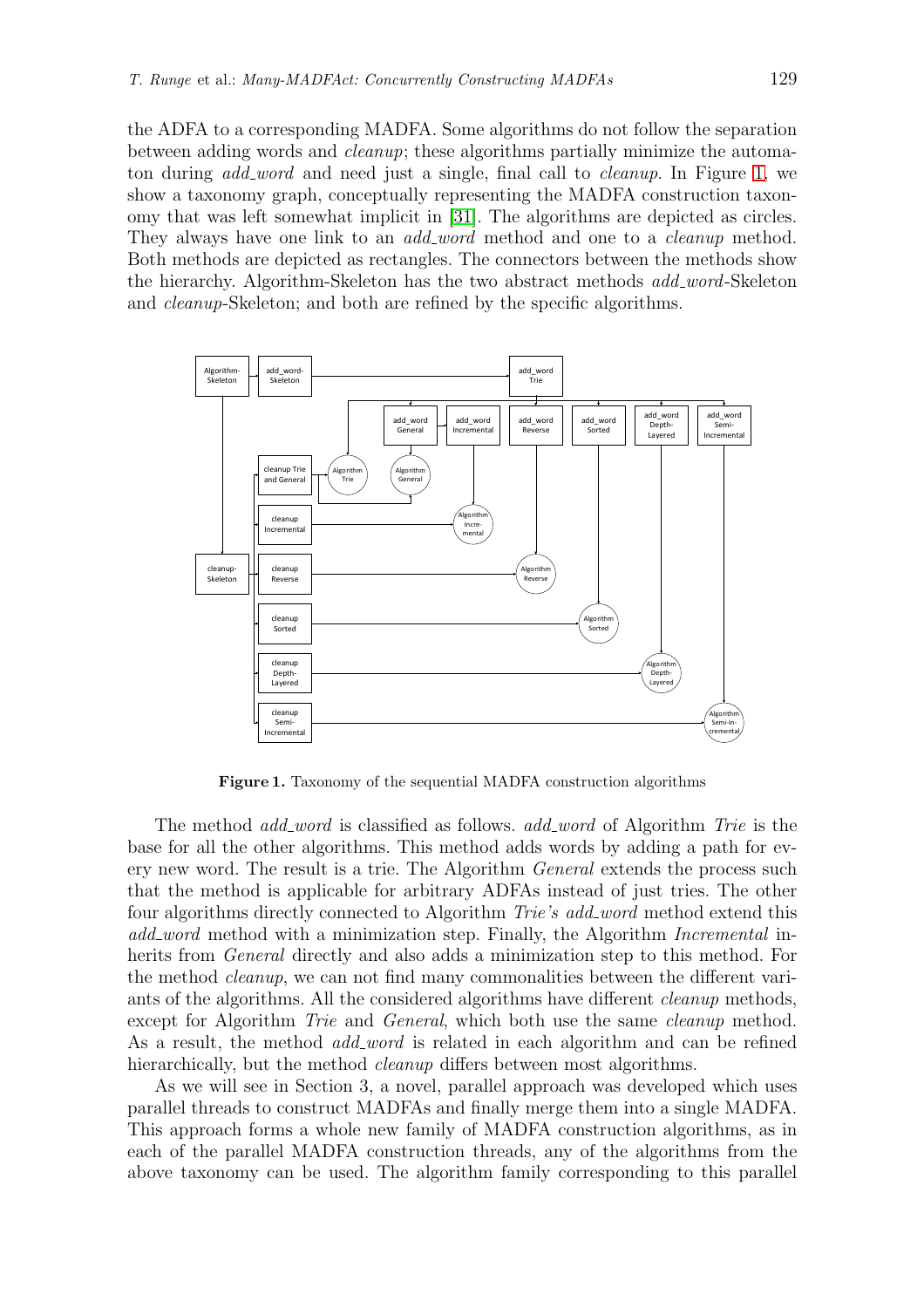approach is not shown in Figure [1](#page-3-0) because the parallelism is orthogonal to the algorithmic solution strategies of the algorithms shown in the figure. In the parallel algorithm, two or more threads call one of the preceding seven algorithms to construct a MADFA in parallel—each for a keyword set such that these sets form a partition of the original keyword set. The chosen algorithm may even be different per thread, since each such algorithm guarantees a MADFA to be constructed. After the construction of the separate MADFAs, a merge method merges these MADFAs into a single ADFA. This ADFA is then minimized with a call to the cleanup method of Algorithm Trie, as this cleanup method can be used for arbitrary ADFAs.

## 3.2 Algorithms

We briefly discuss four algorithms (Algorithms Trie, Incremental, Reverse, and Semi-Incremental) to give some insight into the behavior of MADFA construction algorithms. (More extensive examples of all these algorithms in action can be found throughout [\[31\]](#page-16-0).) Algorithm Trie can be seen as the base algorithm for all the other ones. It realizes the abstract methods add word and cleanup. At first, all words are added one by one by calling the method  $add\_word$ . This is done by traversing the automaton according to the word under consideration, until no out-transition is found for a specific letter of the word; then the automaton is extended with new states and transitions so that it accepts the word. The result is a trie, which is then minimized to a MADFA with the help of cleanup [\[31\]](#page-16-0). This cleanup method is a Revuz-like algorithm [\[22\]](#page-15-2): it merges equivalent states of the automaton in order of decreasing height level. (A height level is a set of states which have the same length of their longest path to any final state.) The method starts with the leaves of the trie and ends at the root. Two states are equivalent if they have the same right language, i.e., they have the same set of words leading to final states. If that is the case, the states can be merged. During the merge, one state is deleted and its transitions are redirected to another state. If no more states are equivalent, no states can be merged, and therefore the automaton is minimal, i.e., in our context is a MADFA.

In Figure [2](#page-5-0) we show an example of how this algorithm works. Firstly, all words are added. In this example the order of the words is lexicographic, i.e. had, hard, he, head, heard, her, herd, here. For every word, the automaton is traversed, and if necessary, new transitions and states are added. To give an example, 'head' is added after 'he' and before 'her' etc., i.e., state 6 is final and has no out-transitions before 'head' is added. During *add\_word*, the automaton is traversed to state 6, following the letters 'h' and 'e'. Now, we are at a state with no out-transition for the next symbol, 'a'. We need to add a transition 'a' to a new state 7 and from there we add a transition 'd' to a new final state 8. Such a process is followed for every word. The result is the ADFA in Figure [2a.](#page-5-1) To minimize the automaton, Algorithm Trie computes height levels and merges equivalent states. In this example the first height level is the set of all states that have no out-transitions, i.e. their longest path to a final state is 0. The states 3, 5, 8, 10, 12, 13 belong to this set. Every state is equivalent to the other states because every state is final and has no out-transition. That is why all states are merged into state 3 in Figure [2b.](#page-5-2) The next height level consists of all states with a longest path-length of one to a final state. This set includes 4, 9, 11. Again, equivalent states are merged (not depicted), i.e. state 4 and 9 are merged, while 11 is not (both because it differs from 4 and 9 in out-transitions, and because it does so in its finality). Afterwards, the height level with a path-length of two is created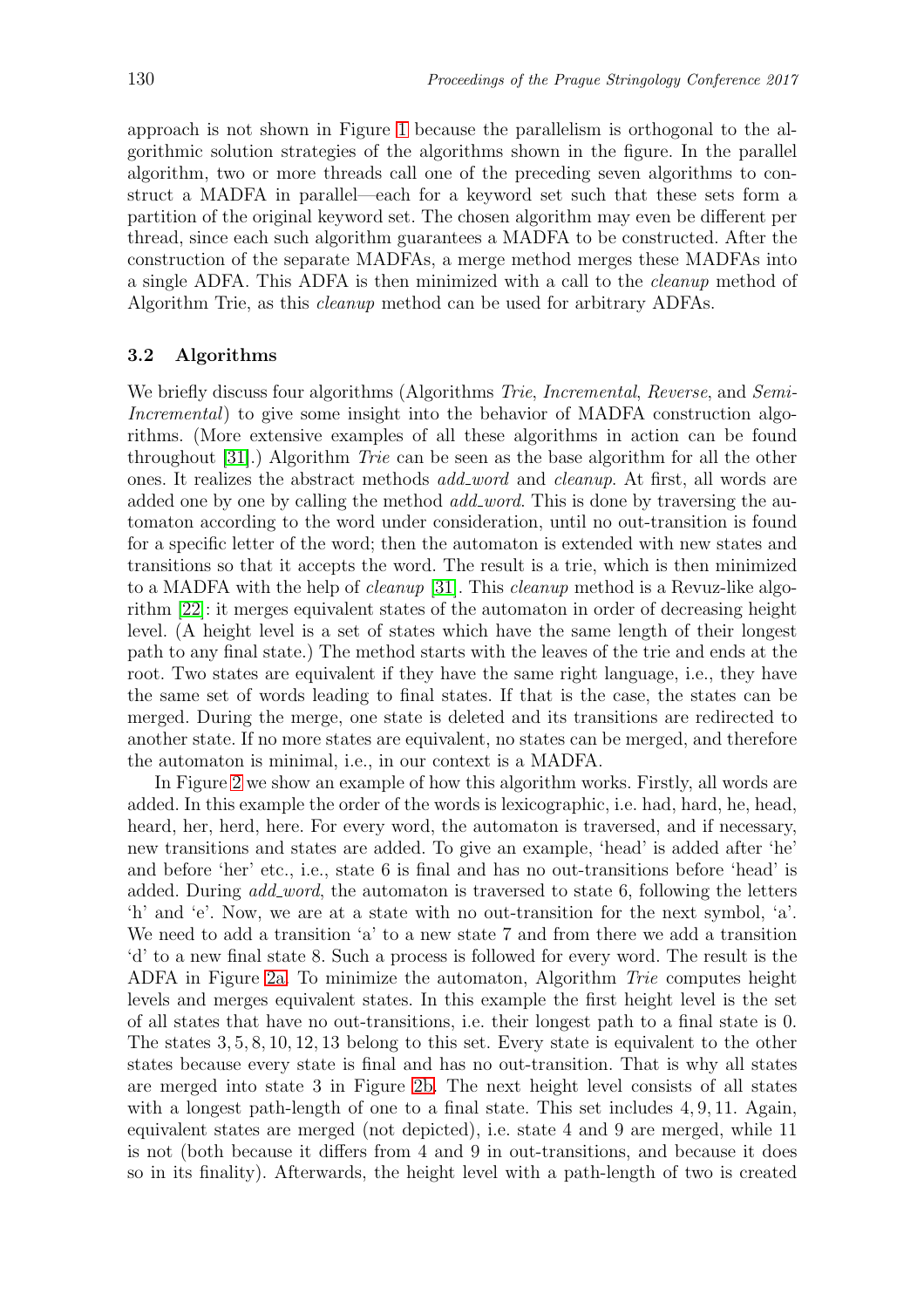<span id="page-5-2"></span><span id="page-5-1"></span>and equivalent states in it are merged, and so on, until the resulting automaton is a MADFA.



<span id="page-5-0"></span>Figure 2. Example for Algorithm Trie

The other six MADFA construction algorithms use a similar method to add words but with some specific extensions. Algorithm Incremental for example minimizes the automaton directly after each word is added. States on the newly added path are compared with the other states of the automaton and equivalent states are merged. The comparison starts at the end of the path and ends at the start state. *cleanup* only is a skip statement since the automaton is minimized during  $add\_word$  [\[8](#page-15-4)[,17\]](#page-15-21). A characteristic of this algorithm is that sometimes states have to be cloned, so that the automaton stays correct.

Algorithm *Reverse* is different from the other ones, in that *add word* adds words in reverse order compared to the *add\_word* method of Algorithm Trie. The resulting ADFA is a trie for the reverse of the words; because of that, cleanup must reverse and determinize the whole ADFA to obtain a MADFA. (In essence, this is a specialization of Brzozowski's classical result for DFA minimization [\[2\]](#page-15-22)).

Algorithm *Semi-Incremental* also uses the *add word* method of Algorithm *Trie*, but it adds words in order of decreasing length; hence the final state added by calling add word is never visited again and all successors of this state can already be considered ered for merging. These are all the states that are compared with other final states and their successors. This is done during the *add\_word* method. The method *cleanup* visits the last non-considered successor states of the start state, which are all states that do not have a predecessor final state [\[31\]](#page-16-0). The number of states compared by the cleanup method depends on the input word set. In Figure [3](#page-6-0) we give an example. We add the word 'herd' after 'heard' because 'herd' is shorter than 'heard'. The new states 6 and 7 are added, the second being final. The result is the upper automaton in Figure [3.](#page-6-0) add\_word starts to merge afterwards. The new final state and its succes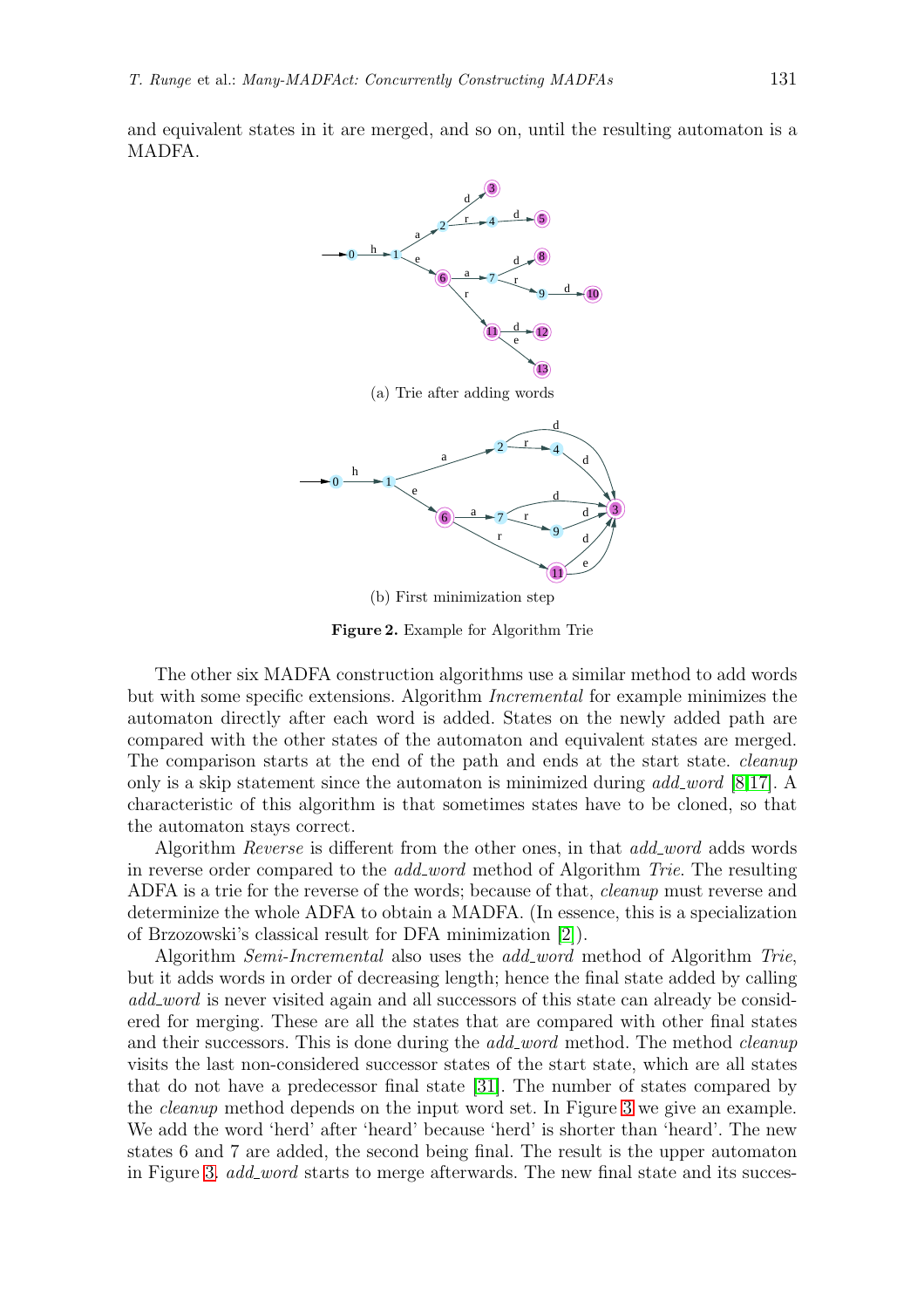sors are compared against all other final states and their successors. In this example, state 5 and 7 are compared. They are equivalent and because of that they are merged into one state. The result is the second automaton in Figure [3.](#page-6-0) The next step of this algorithm is to add other words and merge final states until the entire input set has been processed.



<span id="page-6-0"></span>Figure 3. Example Algorithm Semi-Incremental: Adding word 'herd'

## 4 Parallel MADFA Construction

The seven MADFA construction algorithms [\[31\]](#page-16-0) included in our taxonomy construct MADFAs sequentially. We present a novel approach to MADFA construction here, based on constructing multiple MADFAs in parallel, such that their keyword sets form a partition of the original keyword set; and then merging these MADFAs and ensuring the result is a single MADFA for the original keyword set. That is, we generate MADFAs in two or more threads and merge them afterwards; as this merger in general may provide an ADFA yet not a MADFA, it must be minimized again to obtain the final single MADFA for the original keyword set.

The new algorithm family forks threads which are then used to create multiple MADFAs, one per thread; and it joins them again once the threads are done. The construction of multiple MADFAs does not require much synchronization. Every call to a method is independent of other calls if both method calls operate on different automata. In our case, we opt to ensure that every state, across the MADFAs created in parallel, gets a unique id, so the access to the id counter is synchronized. The unique id facilitates the merge of automata because every state in the merged automaton can be attached to one input automaton, and the merged automaton does not include states with the same ids. The only point where we need to synchronize threads, therefore, is the creation of states. (This synchronisation has no substantial impact on the total running time, as the observed time for the complete parallel MADFA construction in our experiments was around one twentieth of the time taken for the final merger and minimization.)

We have implemented, two instantiations of the general approach described above. The first version creates two MADFAs in parallel, while the second approach creates four MADFAs. Conceptually, the two algorithms work as follows:

- 1. Split keyword set into 2 or 4 parts, respectively.
- 2. Create a thread for each of these parts, and use each such thread to create a MADFA for a particular part, using one of the seven sequential MADFA construction algorithms.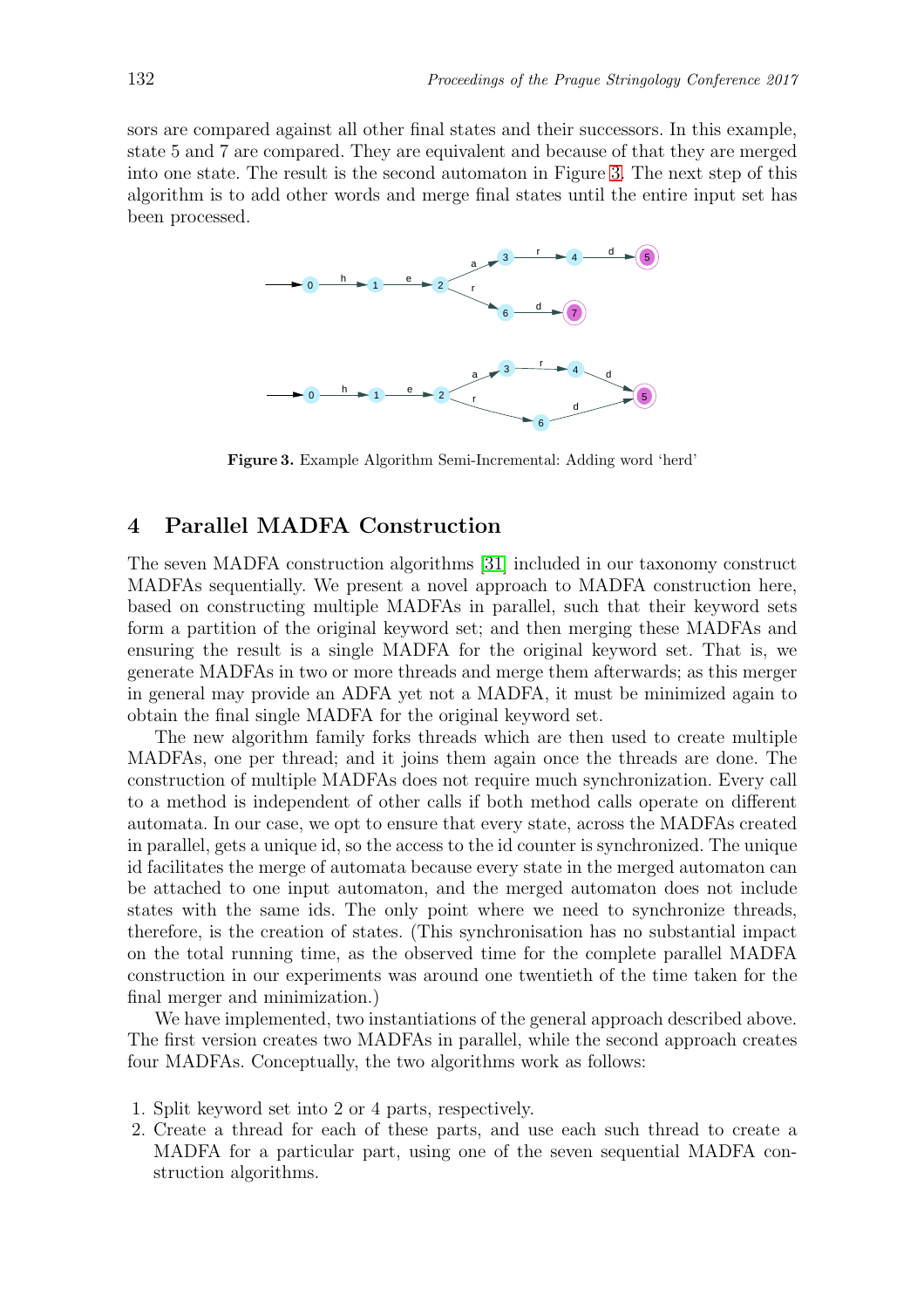- 3. Merge the 2 or 4 MADFAs obtained into a single ADFA, using the classical product construction for the union of multiple automata.
- 4. For minimization, run the cleanup method of Algorithm Trie on the resulting ADFA, yielding a final MADFA for the original keyword set. We use this particular cleanup because it can be used for arbitrary ADFAs (whereas the other MADFA construction algorithms' cleanup methods cannot).

In our implementation, steps 3 and 4 are performed for 2 MADFAs at a time, and this process is then repeated once in the case of 4 threads/MADFAs; but in general, the merger could be performed in one go for all the MADFAs. The resulting MADFA is a MADFA for the original keyword set. The details of the above construction can be found in Subsection [5.2,](#page-9-0) where our Java implementation of the approach is discussed.

The product automaton of step 3 is generated recursively from the start state, following the outgoing transitions. We traverse every state of both automata and generate the combined state. We show an example of this product construction from two MADFAs. We want to merge the automata in Figures [4](#page-7-0) and [5.](#page-7-1) Automaton 1 accepts the words 'he' and 'she'. Automaton 2 accepts 'his' and 'this'. Note that both automata are MADFAs. The product of both automata is shown in Figure [6.](#page-7-2) We start with the product of both start states, i.e. 0,4. From there, we reach the product state 1,5 with a transition 'h', as 0 has such a transition to 1 and 4 to 5. With a transition 'e', we reach the final state 2 in automaton 1. Automaton 2 has no transition 'e' from state 5 but a transition 'i' to state 6. In the merged automaton we get states 2,null and null,6 or short 2 and 6. state 6 in automaton 2 has a transition to 7, so state 7 is copied to the product automaton. The same goes for state 3 and 1 that are reached from state 0 in automaton 1 and state 8 and 5 that are reached from state 4 in automaton 2. The resulting automaton is an ADFA because state 2 and 7 can be merged to generate the minimal MADFA.



Figure 4. Automaton 1

<span id="page-7-1"></span>

6

7 s

<span id="page-7-0"></span>

<span id="page-7-2"></span>Figure 6. Merged automaton

The second variant of our algorithm generates four MADFAs in parallel. It also generates the product automaton during the merge step and minimize with a call to the *cleanup* method of Algorithm *Trie*. The difference is that this approach has two merge and minimization steps, re-using the merge of two MADFAs as mentioned above. First, two MADFAs are merged at a time and the intermediate ADFAs are minimized. The next step is to merge these two intermediate MADFAs again. The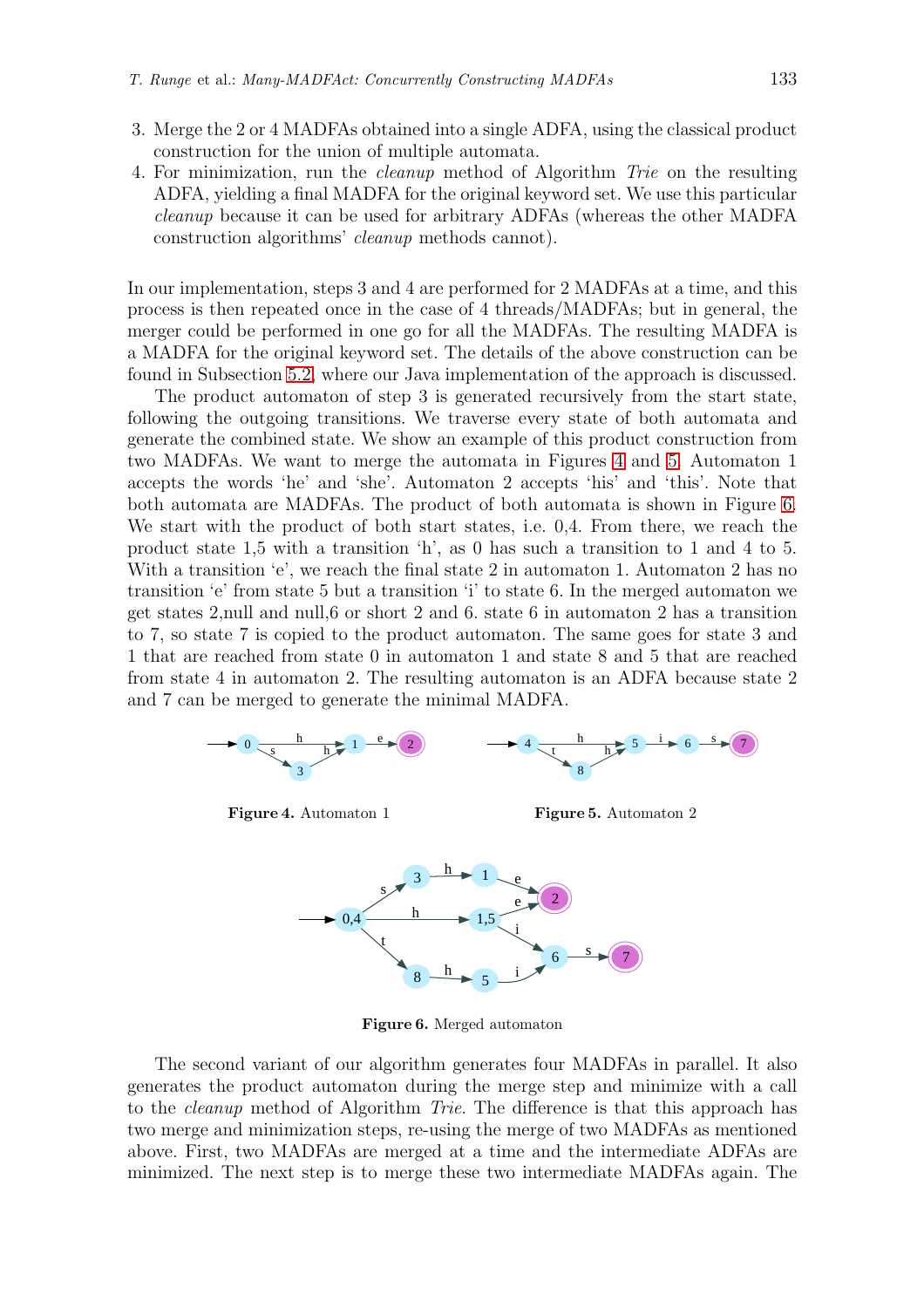resulting ADFA is minimized to the final MADFA. The first merge and minimization step is also done in parallel. We minimize the intermediate automata because the benchmark shows that this approach is faster than without a minimization step. This approach can be adapted to every number of threads that is a power of two; otherwise the merge scheduling has to be changed. Another possibility is to merge more than two automata at once, but this complicates the merge process.

## 5 Toolkit

Our MADFA construction toolkit<sup>[2](#page-8-0)</sup>, Many-MADFAct, implements a skeleton class which is shared by all the sequential MADFA construction algorithms; specific algorithm implementations directly or indirectly inherit from this base class and override the abstract methods *add\_word* and *cleanup* as needed, as shown on the left of Figure [7.](#page-9-1) Some of the algorithms also need specific helper methods. Helper methods that are used for more than one algorithm are in a component Util. For the data representation we use an automaton class which includes states and transitions. The former have in- and out-transitions, and the latter are represented as triples of start state, label, end state, for efficient transition processing. The automaton contains states, of which one is the start state, and zero or more are final i.e. accepting states; and transitions that link states. To distinguish states, every state gets a unique id. The implementation was done in Java. After the data representation was chosen, the pseudo-code from the algorithms in the taxonomy was easily translated to Java.

The helper methods are combined in the component Util. This class is divided into three parts. Firstly, we use string manipulation methods, for example for returning the head or tail of a string, and for computing a left derivate or longest common prefix. The second part concerns the analysis of the automaton. It contains methods that creates state subsets of the automaton, like height levels or the state set corresponding to a path. The last part is the check for minimality. We compare states and decide whether they are equivalent or not.

### 5.1 Sequential Algorithm Implementation

As explained at the beginning of this section, the sequential MADFA construction algorithms are implemented as part of a hierarchy, derived using the TABASCO process mentioned in Section [3.](#page-2-0) The class diagram is shown on the left side of Figure [7.](#page-9-1) The root, *AlgorithmSkeleton*, is an abstract class that creates an empty automaton and calls method to generate a MADFA. It also declares the abstract methods *add\_word* and *cleanup*. The general approach is to call the method *add word* for every word and minimize the automaton with cleanup afterwards. This general approach is implemented in createMadfa using the template method design pattern. The specific algorithms inherit from this class and implement the abstract methods. They also import Util. If necessary, the algorithms declare private helper methods. Algorithm Trie only inherits from *AlgorithmSkeleton* directly. The other algorithms inherit from Trie and extend add word. They call the super class's add word and add specific operations at the end of the method. Method cleanup is always overridden, except in the case of Algorithm General. It uses the same cleanup as Trie. Algorithm Incremental is an exception: this algorithm inherits from Algorithm General because it has nearly

<span id="page-8-0"></span><sup>2</sup> https://github.com/TUBS-ISF/MADFAct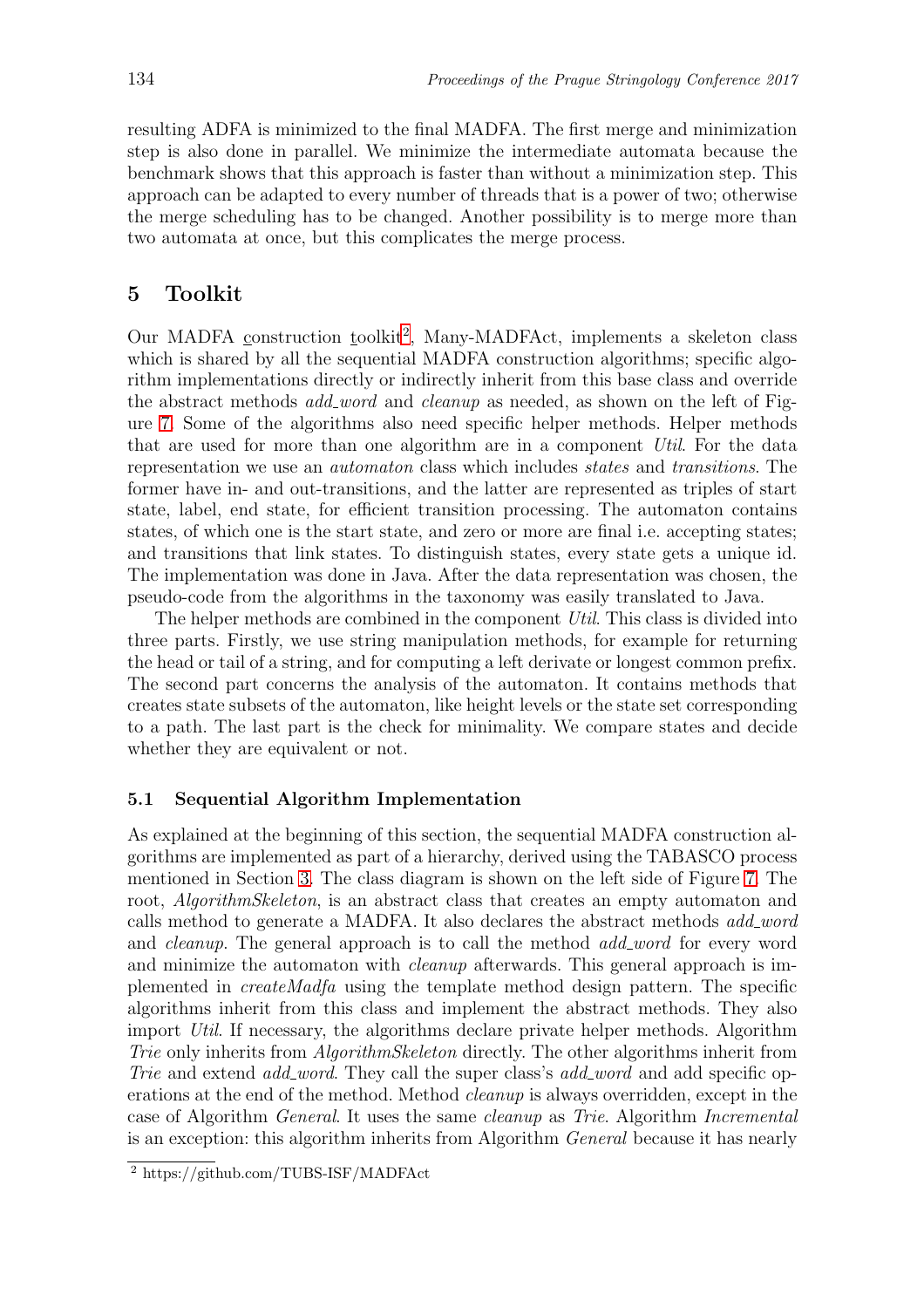

<span id="page-9-1"></span>Figure 7. Class diagram of the toolkit

the same *add word* method; i.e., *add word* from *General* is called and extended. We implemented seven different sequential MADFA construction algorithms, of which this diagram shows three to illustrate the design without loosing clarity. The absent algorithms inherit from Algorithm Trie directly, just as Algorithm Semi-Incremental does.

#### <span id="page-9-0"></span>5.2 Parallel Algorithm Implementation

The class *MultithreadedMAFDAConstructor* on the right of Figure [7](#page-9-1) implements methods to create MADFAs in parallel and merge them afterwards. It contains a class variable that determines the construction algorithm used in each of the construction threads, e.g., Algorithm Incremental. Method createMadfa is the main method of this class. It creates MADFAs in parallel, and it calls the methods mergeAutomata and minimizeMergedAutomaton respectively to merge the resultant MADFAs into an ADFA, and to finally minimize this ADFA into a MADFA. Method processAutomata is a helper method of mergeAutomata. It creates the product automaton of multiple MADFAs by traversing the input automata recursively. The creation of MADFAs in parallel is done by forking and joining threads. Java is a multi-threaded programming language, so the implementation is straightforward; for every MADFA that should be constructed in parallel, we create a thread.

The procedure *createMadfa* is shown in Listing [1.1.](#page-10-0) Firstly, we divide the word list into the specific number of sub-lists (line 4). The next step is to create MADFAthreads and start them with a sub-list as input (line 7-12). They all execute the same algorithm and wait at the end. We implemented an algorithm to merge the intermediate MADFAs and minimize the result. processAutomata, the helper method for mergeAutomata, is shown in Listing [1.2.](#page-11-0) It traverses the input automata and merges them. It is a recursive method that gets a merged state and a state from each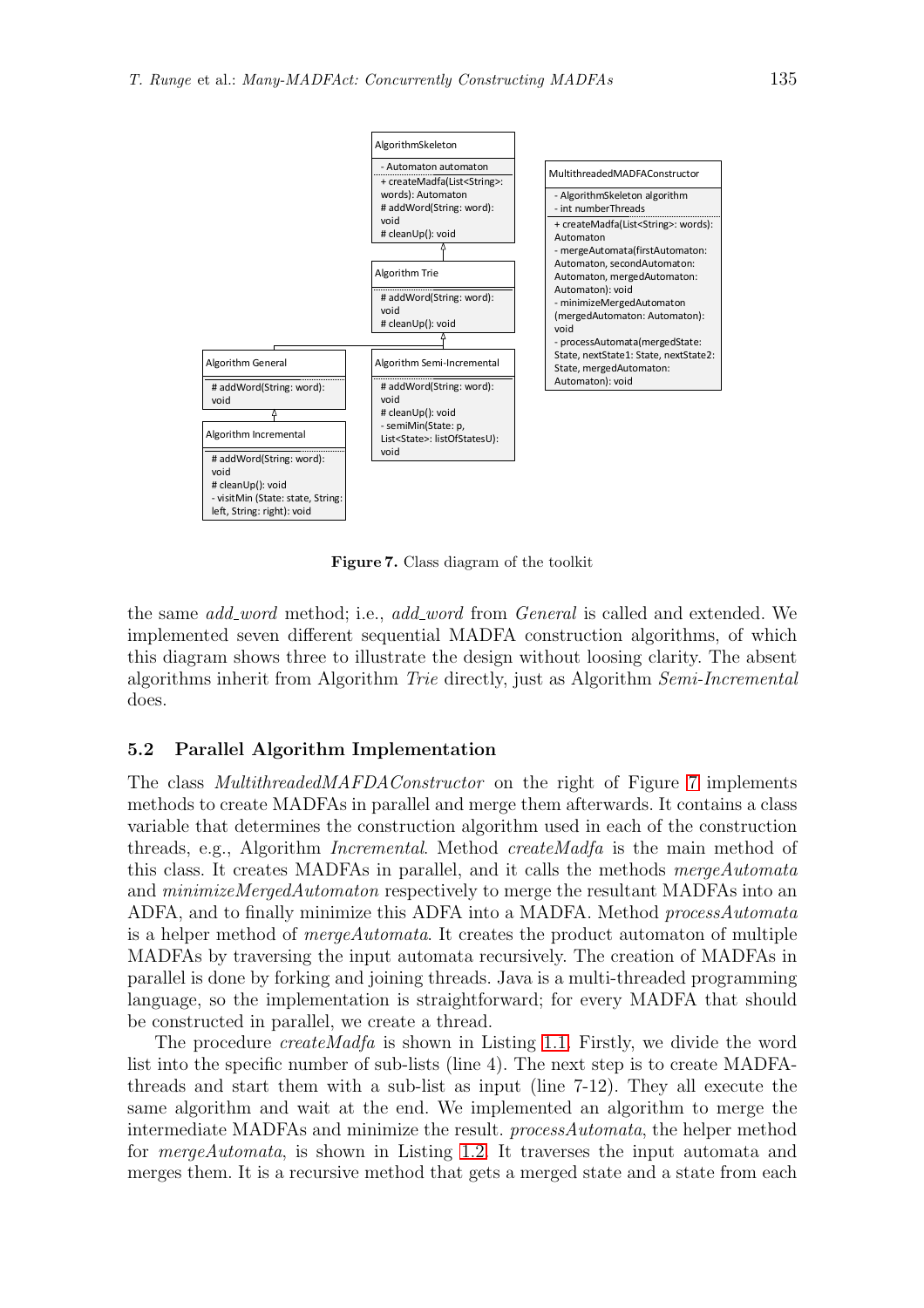input automaton as input. We check if the states are not null because it is possible that we process a merged state with one null state. If that is the case, we are at line 34 / 39, and we copy the outgoing transitions and successor states from this state. After that, we call the method for every successor again, i.e. the copied successor state is the new merged state. If both input states are not null, we search for outgoing transitions with the same labels (line 4-6). If we find a pair, we run the code in line 11-23. A new merged state is created if it does not already exist, and this is the merged state for the next call of this method. In the case of transitions that only appear in one input automaton, we do the same as we only have one input state. We copy the new transition and the successor state, cf. line 7-9 and line 26-31.

```
1 public Aut createMadfa ( List < String > words ) {
2 Aut mergedAut = new Aut();<br>3 List<Aut> intermediateAut
      List <Aut > intermediateAut = new ArrayList <> < ();
4 List < List < String >> subLists = chop ( words , numberT );
5 //numberT is the number of threads
6
7 for (int i = 0; i < number and j + j {<br>8 List<String> subList = subLists.g
        List <String > subList = subLists.get(i);
9 MadfaThread thread = new MadfaThread ( algorithm ,
10 intermediateAut, subList);
11 thread.start();
12 }
13 Thread.join();
14
15 if (numberT == 2) {
16 // merge and minimize two automata
17 } else if (numberT == 4) {
18 // merge and minimize four automata
19 }
20 return mergedAut ;
21 }
```
Listing 1.1. Code to start the parallel approach

## 6 Benchmarking

For benchmarking, we use the Java implementation of our toolkit and created MAD-FAs for different sets of input words. We use random English words<sup>[3](#page-10-1)</sup> and sub-sequences from the ecoli genome<sup>[4](#page-10-2)</sup>. We want to compare the runtimes of the seven algorithms. We also want to find out whether and how the lengths of the words impact performance. The results are presented below.

### 6.1 Setup

As input we decided for random English words to have a set with possibly many common prefixes and suffixes. We wanted to analyze how the algorithms behave if they can merge states during cleanup. For a totally different application setting, we also used the ecoli genome as input. Here, we cut substrings from the genome and use these as input. Most of the time such substrings have no common prefixes or suffixes because the probability to get a sequence of equal characters is low—especially for the natural language case. For example, the probability that two words share the same four characters as a prefix is lower than one percent. Therefore, the generated MADFAs consist of parallel state paths that do not have much in common.

<sup>3</sup> http://www-01.sil.org/linguistics/wordlists/english/

<span id="page-10-2"></span><span id="page-10-1"></span><sup>4</sup> http://www.dmi.unict.it/ faro/smart/download.php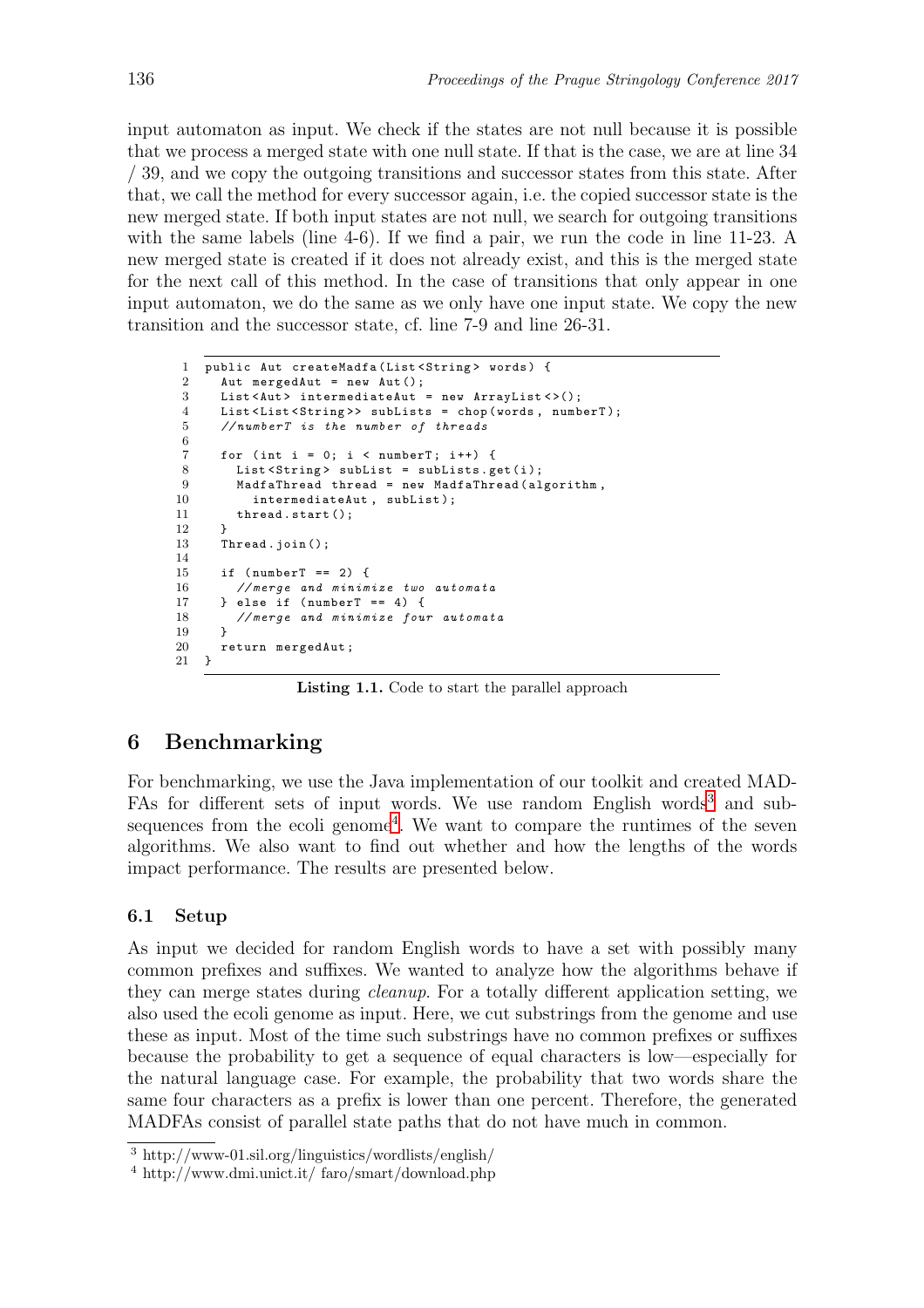```
1 private static void processAutomata ( St mergedSt ,
2 St nextSt1, St nextSt2) {
3 if ( nextSt1 != null && nextSt2 != null ) {
4 for ( Tran trans1 : nextSt1 . getOutgoingTran ()) {
5 Tran trans2 = getEqualTran (nextSt2,
6 trans1 . getLabel ());
7 if (trans2 == null) {
8 St newMergedSt = copy (mergedSt, trans1);<br>9 processAut(newMergedSt, trans1.EndSt().
9 processAut(newMergedSt, trans1.EndSt(), null);<br>10 } else {
          \} else {
11 String id = trans1 . getEndSt (). getId () + " ;" +
12 trans2.EndSt().getId();
13 St newMergedSt = getEqualSt(id, mergedAut);
14 if (newMergedSt == null) {
15 newMergedSt = new St(id);
\begin{array}{ccc} 16 & & & \textcolor{red}{\uparrow} \\ 17 & & & \textcolor{red}{\dot{\textbf{i}}} \end{array}if (mergedSt.getEqualTran (newMergedSt,
18 trans1.getLabel() = null) {
19 Tran newTran = new Tran (mergedSt,
20 newMergedSt, trans1.getLabel());
21    }
22 processAut ( newMergedSt , trans1 . EndSt () ,
23 trans2.EndSt());
\begin{array}{ccc} 24 & & & \rightarrow \\ 25 & & & \rightarrow \end{array}25 }
26 for (Tran trans2 : nextSt2.getOutgoingTran ()) {
27 Tran trans1 = getEqualTran ( nextSt1 ,
28 trans2.getLabel());
29 if (trans1 == null) {
30 St newMergedSt = copy ( mergedSt , trans2 );
31 processAut(newMergedSt, null, trans2.EndSt());
\begin{array}{ccc}\n 32 & & & \rightarrow \\
 33 & & & \rightarrow\n \end{array}33 }
34 } else if (nextSt1 != null) {
35 for (Tran trans : nextSt1.getOutgoingTran ()) {<br>36 St newMergedSt = copy(mergedSt, trans);
          St newMergedSt = copy (mergedSt, trans);
37 processAut (newMergedSt, trans. EndSt (), null);<br>38
38 }
39 } else if ( nextSt2 != null ) {
40 for ( Tran trans : nextSt2 . getOutgoingTran ()) {
41 St newMergedSt = copy ( mergedSt , trans );
42 processAut (newMergedSt, null, trans. EndSt());<br>43
4344 }
45 }
```
Listing 1.2. Code to merge two automata

The setup for our benchmark is as follows. We select random sets of words and run every algorithm five times with each set. To deal with for example caching problems, we take the fastest run among these five as result. The sets form a sequence of increasing size and for every set size we generate 30 different sets, i.e. we add random words until the size of the set is reached. For example we build sets from size one to 2 <sup>16</sup> in the case of random English words. We always double the number of words from one set to the next. In the case of ecoli, we do two different runs. First, we construct sets which consist of strings of the same length. We vary the set size from 1 to  $2^{10}$ , doubling the number in each iteration. For every set size, we insert strings of the same length, ranging from one to  $2^6$  (64) and again doubling in each iteration. The second benchmark run of ecoli is with substrings of varying length, called varyinglength ecoli. We also construct sets from 1 to  $2^{10}$ , but this time, we insert substrings of random length between 1 and 2<sup>6</sup> .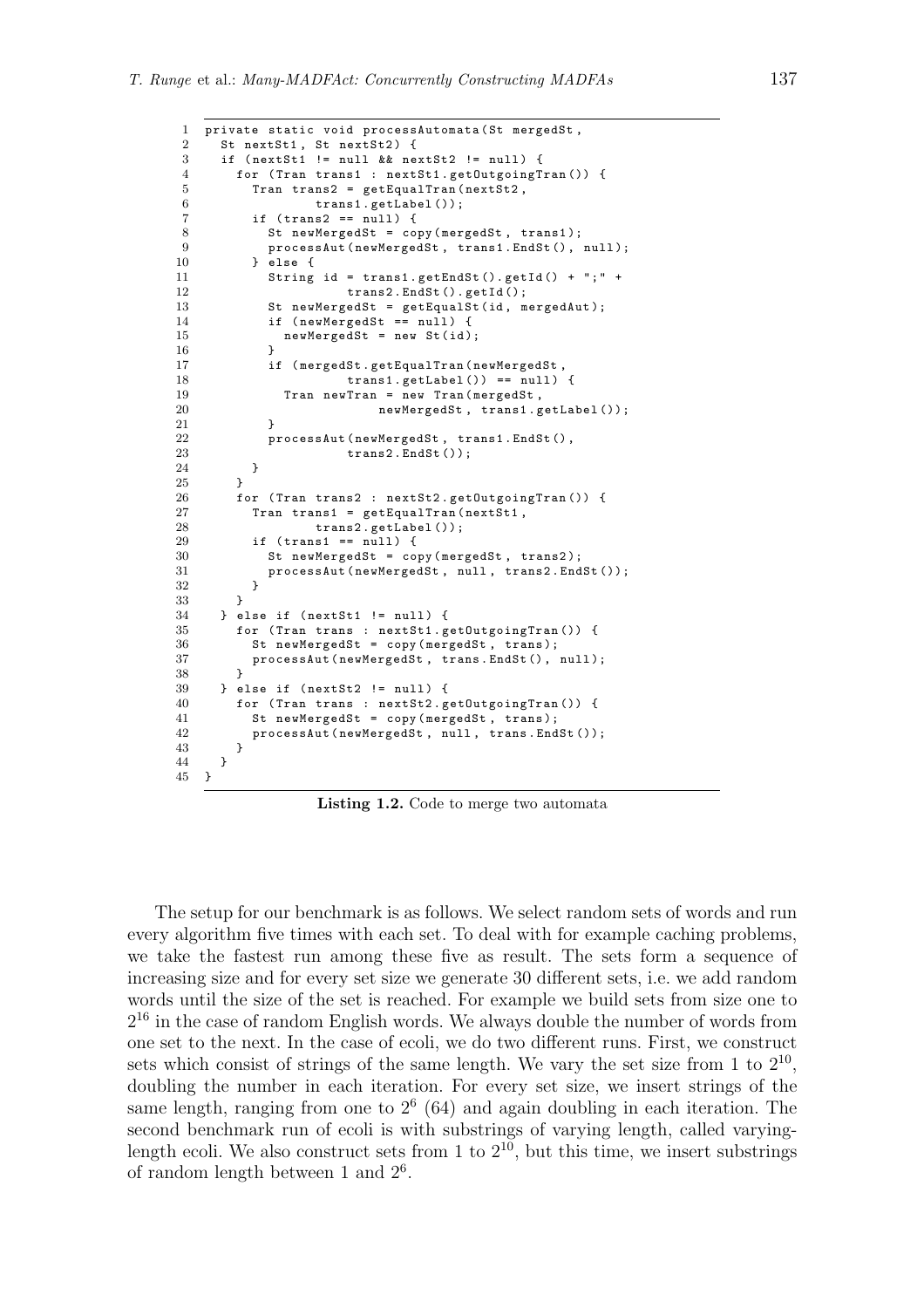

<span id="page-12-0"></span>Figure 8. Benchmark result of fast algorithms with English words. The x-axis of the graph shows the set size of input words, the y-axis the runtime in ms.

#### 6.2 Results

The benchmark results diverge between the seven algorithms. For example, with English words as input, Algorithm Incremental is the fastest. It needs ca. 15 seconds for 2<sup>16</sup> words. The next faster algorithms are in this order: Sorted, Trie and General. Trie needs for example ca. 65 seconds for the same number of words. The other three algorithms, Depth-Layered, Reverse and Semi-Incremental, are much slower. They need up to two hours for this word set. We also tested the same sets with the new parallel implementation, using two and four threads. The fast algorithms Incremental, Sorted, Trie and General are not getting faster, they are even slower, cf. Figure [8.](#page-12-0) The scale for both axes is logarithmic. We start at set size four so that, in the case of four threads, every thread gets at least one input word. The graphs show that the runtime for each algorithm increases exponentially. Algorithm Trie is not shown in the figure because it behaves like Algorithm General if the MADFA is built from an empty automaton. The difference between Algorithm Trie and Algorithm General is that General looks for confluence states, i.e. states which need to be cloned before adding a new transition, and clones them [\[31\]](#page-16-0). If the automaton is built from scratch, it is constructed as a trie and no confluence states occur, so both algorithms execute identically. The runtimes for every algorithm for one thread are in every case shorter than the runtime for two or four threads.

The slow algorithms on the other hand get faster. For example we present in Figure [9](#page-13-0) the algorithms Depth-Layered, Semi-Incremental and Reverse. For small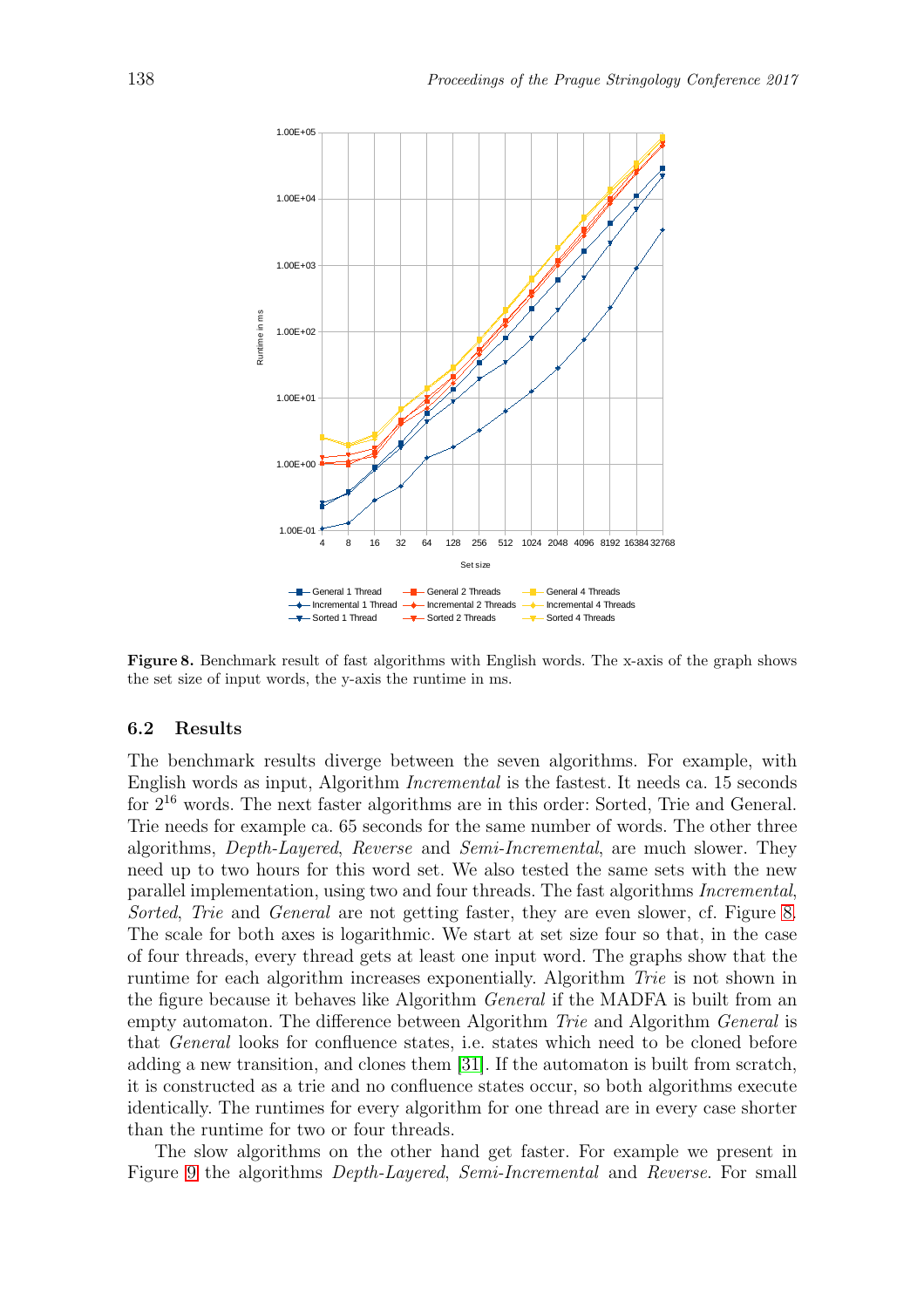

Figure 9. Benchmark result of slow algorithms with English words. The x-axis of the graph shows the set size of input words, the y-axis the runtime in ms.

<span id="page-13-0"></span>

<span id="page-13-1"></span>Figure 10. Benchmark result of algorithm Depth-Layered (one thread). The x-axis of the graph shows the set size of input words, the y-axis the runtime in ms.

sets, the execution of Depth-Layered and Semi-Incremental is the fastest, but the bigger the set is, the better the parallel implementation performs. For big sets, i.e., with 32768 words, the 4 thread implementation is in every case the fastest, followed by the 2 thread one. Here, we can save time by running the algorithm in parallel. A general observation for the three algorithms is, the more threads the faster the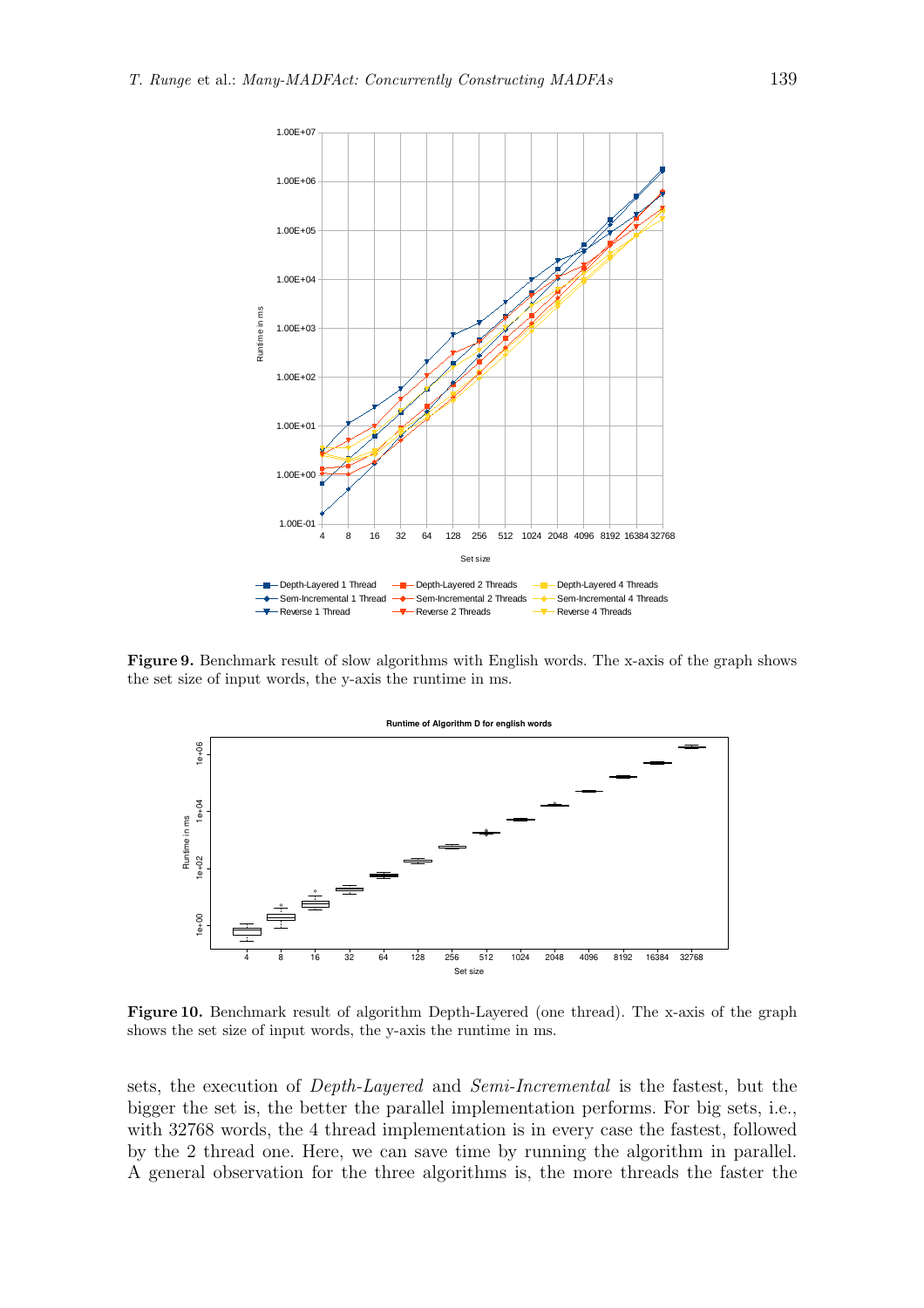runtime. However in the case of small sets, the runtime is slower because the parallel approach has some overhead for creating parallel automata and merging them. The approach does not pay off in such cases, due to the extra merge and minimization steps needed.

Figure [10](#page-13-1) only shows the benchmark results for Algorithm Depth-Layered. Here, we do not compute the average of the 30 runs for every set size. The graph shows boxplots that include the 30 different runs. As we can see, the runtimes are similar and there are few spikes. The scale of the runtime is logarithmic, causing the boxplots to be very small. The other benchmark results are quite similar. We infer from the few spikes and the small box sizes that the use of mean values is ok, as the spread of values is limited.

The benchmarking using ecoli strings does not uncover new insights. The runtime increases exponentially for every algorithm and the ordering wrt. performance is the same, i.e. Algorithm Incremental is the fastest. If we want to compare the benchmark of ecoli with the benchmark of English words, we should not compare sets with the same number of words because the ecoli strings can be much longer. We decided to compare sets with the same summed word length. For example, we compared 256 equal length ecoli strings with fixed string length 64 with an English word set with 2048 words that has ca. the same summed word length. The running times of all seven algorithms are longer for ecoli than for English words. We get the same result, that the runtime is longer for longer string lengths, if we compare two different runs of ecoli with fixed string length. We take for example the results of set size 128 and length 64 and compare it with the results of set size 1024 and length 8. Both have 8192 characters in total and the algorithms are slower in case of the longer strings, i.e., the toolkit performs better for large sets with short words than for small sets with long words.

# 7 Conclusion and Future Work

In this project, we successfully implemented the algorithms presented by Watson [\[31\]](#page-16-0). First, we created a taxonomy graph by identifying the commonalities and differences between the algorithms. The next step was to create a toolkit based on this information, using the TABASCO process to do so. We also implemented a new algorithm family exploiting parallelism. The two algorithm variants from this family that we discussed and implemented create MADFAs in two or four threads and merge and minimize the resulting MADFAs into a single MADFA in the end. We benchmarked the toolkit using English words and ecoli substrings as input. The results show that the parallel approach improves the runtime of the slower algorithms.

For future work an implementation in  $C++$  is planned to compare the implementations with respect to their runtime and their storage space consumption. We also want to improve the current parallel implementation. The current merge process creates an ADFA from two MADFAs. We minimize the ADFA afterwards to create the final MADFA. It should be possible to create a MADFA directly from two or more MADFAs, by adapting the merge process to minimize the product automaton during construction, possibly by reusing and generalizing ideas from Algorithm Incremental's add\_word method.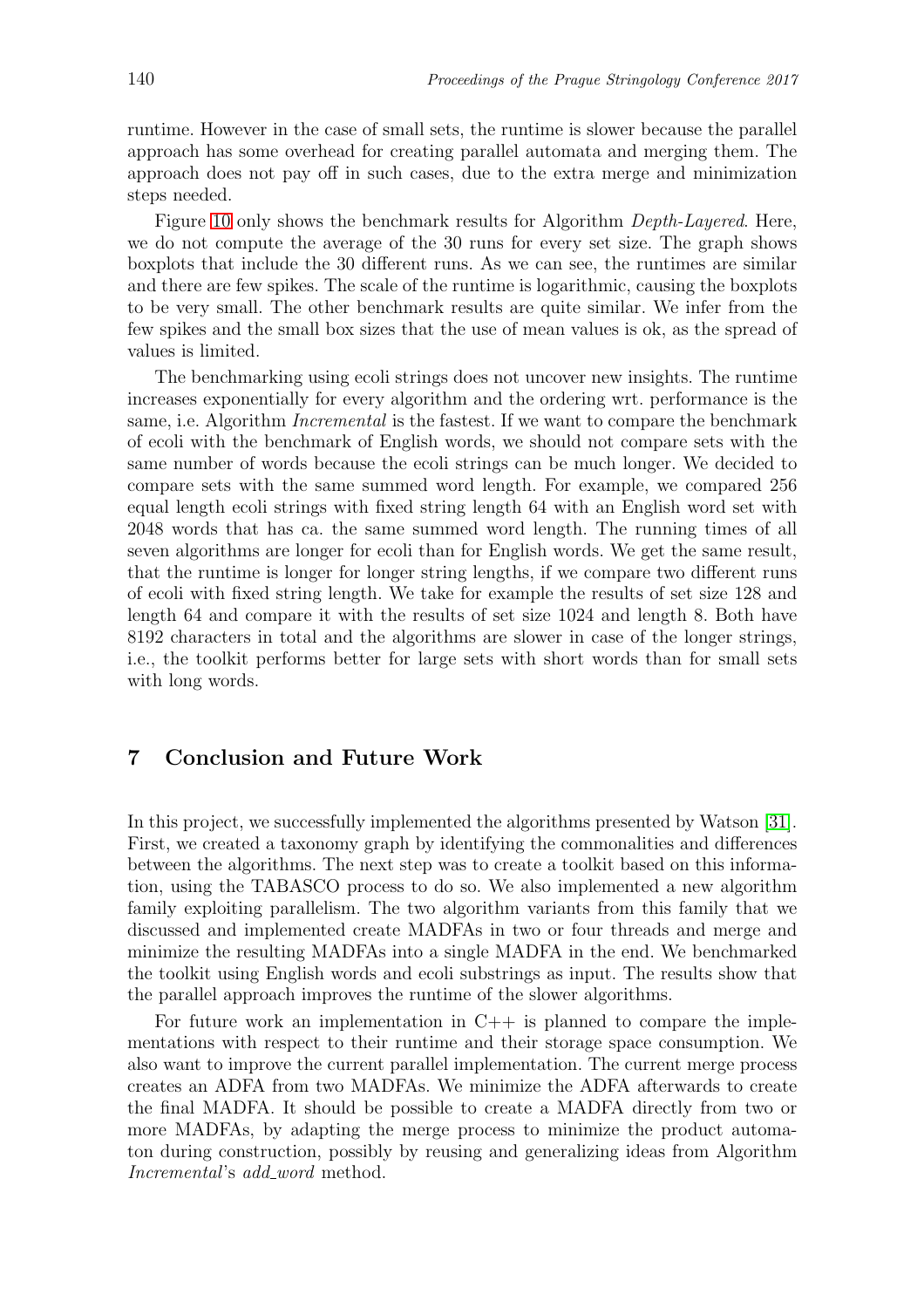## <span id="page-15-15"></span>References

- 1. M. Broy: *Program construction by transformations: a family tree of sorting programs*, in Computer Program Synthesis Methodologies, A. W. Biermann and G. Guiho, eds., Reidel, Dordrecht, 1983, pp. 1–49.
- <span id="page-15-22"></span><span id="page-15-3"></span>2. J. A. Brzozowski: *Canonical regular expressions and minimal state graphs for definite events*. Mathematical theory of Automata, 12(6) 1962, pp. 529–561.
- <span id="page-15-13"></span>3. J. BUBENZER: *Construction of minimal ADFAs*, diplomarbeit, Universität Potsdam, Germany, 2011.
- <span id="page-15-10"></span>4. R. C. Carrasco and M. L. Forcada: *Incremental construction and maintenance of minimal finite-state automata*. Computational Linguistics, 28(2) June 2002, pp. 207–216.
- <span id="page-15-18"></span>5. M. Ciura and S. Deorowicz: *Experimental study of finite automata storing static lexicons*, tech. rep., Silesian Technical University, Poland, Nov. 1999.
- <span id="page-15-20"></span>6. L. Cleophas: *Tree Algorithms: Two Taxonomies and a Toolkit*, PhD thesis, Technische Universiteit Eindhoven, 2008.
- 7. L. Cleophas, B. W. Watson, D. G. Kourie, A. Boake, and S. Obiedkov: *TABASCO: using concept-based taxonomies in domain engineering*. South African Computer Journal, 2006, pp. 30–40.
- <span id="page-15-4"></span>8. J. Daciuk: *Incremental Construction of Finite-State Automata and Transducers, and their Use in the Natural Language Processing*, PhD thesis, Technical University of Gdansk, Poland, 1998.
- <span id="page-15-7"></span><span id="page-15-0"></span>9. J. Daciuk: *Optimization of Automata*, Gda´nsk University of Technology Publishing House, 2014.
- 10. J. Daciuk, S. Mihov, B. W. Watson, and R. E. Watson: *Incremental construction of minimal acyclic finite state automata*. Computational Linguistics, 26(1) Apr. 2000, pp. 3–16.
- <span id="page-15-5"></span>11. J. Daciuk, B. W. Watson, and R. E. Watson: *Incremental construction of minimal acyclic finite state automata and transducers*, in Proceedings of the International Workshop on Finite State Methods in Natural Language Processing, L. Karttunen and K. Oflazer, eds., Ankara, Turkey, June 1998, pp. 48–56.
- <span id="page-15-14"></span><span id="page-15-12"></span>12. J. Darlington: *A synthesis of several sorting algorithms*. Acta Informatica, 11(1) 1978, pp. 1–30.
- 13. J. GRAÑA, F. M. BARCALA, AND M. A. ALONSO: *Compilation methods of minimal acyclic finite-state automata for large dictionaries*, in Proceedings of the Sixth Conference on Implementations and Applications of Automata, B. W. Watson and D. Wood, eds., vol. 2494, Pretoria, South Africa, July 2002, Springer Verlag, pp. 116–129.
- <span id="page-15-9"></span>14. G. J. Holzmann and A. Puri: *A minimized automaton representation of reachable states*. Software Tools for Technology Transfer, 3 (1998)(1) 1998.
- <span id="page-15-16"></span>15. H. Jonkers: *Abstraction, specification and implementation techniques: with an application to garbage collection*, PhD thesis, Technische Hogeschool Eindhoven, 1982.
- <span id="page-15-17"></span>16. A. Marcelis: *On the classification of attribute evaluation algorithms*. Science of Computer Programming, 14(1) 1990, pp. 1–24.
- <span id="page-15-21"></span>17. S. Mihov: *Direct building of minimal automaton for given list*. Annuaire de l'Universit´e de Sofia St. Kl. Ohridski, 91(1) 1998, pp. 212–225.
- <span id="page-15-6"></span>18. S. Mihov: *Direct building of minimal automaton for given list*, tech. rep., Bulgarian Academy of Science, 1999.
- <span id="page-15-8"></span>19. K.-H. Park, J.-I. Aoe, K. Morimoto, and M. Shishibori: *An algorithm for dynamic processing of DAWGs*. International Journal of Computational Mathematics, 54 1994, pp. 155– 173.
- <span id="page-15-19"></span>20. V. Pieterse: *Topic Maps for Specifying Algorithm Taxonomies: A Case Study using Transitive Closure Algorithms*, PhD thesis, University of Pretoria, 2017.
- <span id="page-15-1"></span>21. D. REVUZ: *Dictionnaires et lexiques: méthodes et algorithmes.*, PhD thesis, Institut Blaise Pascal, LITP 91.44, Paris, France, 1991.
- <span id="page-15-2"></span>22. D. Revuz: *Minimisation of acyclic deterministic automata in linear time*. Theoretical Computer Science, 92(1) 1992, pp. 181–189.
- <span id="page-15-11"></span>23. D. Revuz: *Dynamic acyclic minimal automaton*, in Proceedings of the Fifth Conference on Implementations and Applications of Automata, S. Yu and A. Păun, eds., vol. 2088, London, Canada, July 2000, Springer-Verlag, pp. 226–232.